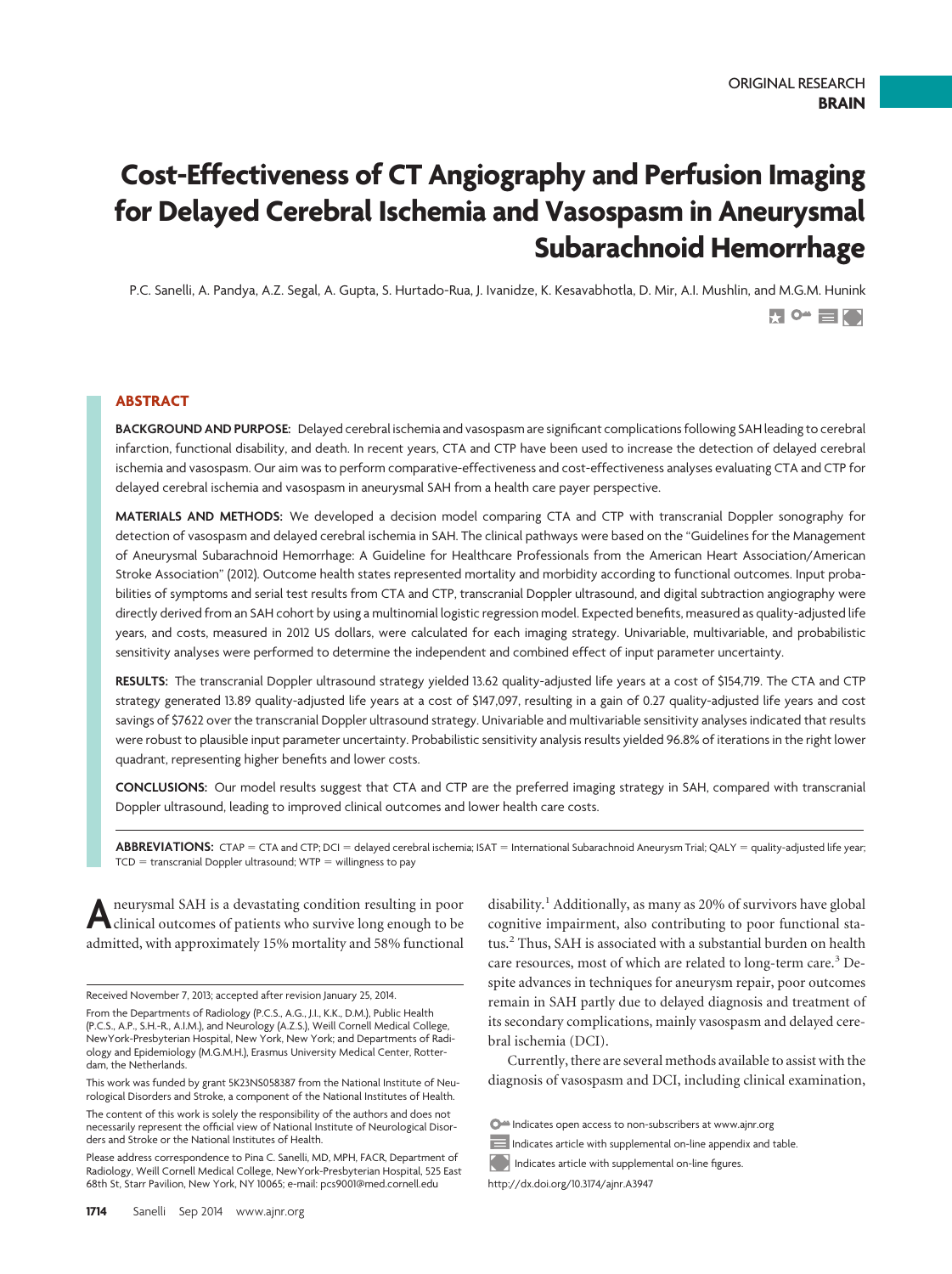neurologic monitoring devices, transcranial Doppler sonography (TCD), CTA and CTP (CTAP), MR diffusion and perfusion imaging, and digital subtraction angiography. In clinical practice, patients with SAH are primarily assessed by clinical examination and TCD, with clinical examination limited because symptoms are variable and difficult to detect<sup>4</sup> and TCD limited by poor sensitivity and specificity.<sup>5-7</sup> At the same time, there are studies reported in the literature that support the use of CTAP for detection of both vasospasm and perfusion deficits thought to occur in DCI because of the high sensitivity and specificity of CTAP.<sup>8-11</sup> Additionally, emerging data indicate that perfusion imaging may be more accurate for identification of DCI than anatomic imaging of arterial narrowing or changes in blood flow velocity by TCD.8,12 Yet, according to the most recent "Guidelines for the Management of Aneurysmal Subarachnoid Hemorrhage: A Guideline for Healthcare Professionals from the American Heart Association/American Stroke Association" (2012),<sup>13</sup> both TCD and perfusion imaging with CT or MR imaging have been assigned the same class IIa recommendation and level B evidence for detection of vasospasm and DCI. Although CTAP has potential to add important diagnostic information for guiding management and treatment decisions, there are no studies to date, to our knowledge, that have assessed the added value of CTAP on clinical outcomes to fully understand its impact in this patient population. Furthermore, there have been no randomized trials comparing the impact of different diagnostic methods on patient outcomes in SAH.

In the past several years, demonstrating the value of imaging has become a major focus in our changing health care environment. Both quality and safety advocates and third-party payers have raised concerns regarding medical practice patterns with inappropriate use of CT, particularly as it relates to radiation exposure. It has become particularly important to substantiate imaging for specific clinical conditions with scientific evidence to guide management and treatment decisions. The purpose of this study was to perform comparative effectiveness and cost-effectiveness analyses evaluating imaging strategies in SAH for detection of vasospasm and DCI by using evidence-based guidelines from a health care payer perspective. Our hypothesis was that CTAP is a cost-effective approach, despite higher imaging costs, compared with the standard imaging strategy using TCD, resulting in improved patient outcomes and averted downstream health care costs.

# **MATERIALS AND METHODS** *Model Design*

We developed a decision model to perform comparative effectiveness and cost-effectiveness analyses by using a decision analytic framework in the TreeAge software program (TreeAge Pro Software, Williamstown, Massachusetts) to compare imaging strategies in SAH from a health care payer perspective. The detailed model structure is provided in On-line Fig 1. CTAP was considered the "new imaging strategy" and was compared with TCD as the "standard imaging strategy." Clinical examination was included in the model before CTAP or TCD imaging to assess symptoms of vasospasm and/or DCI, as would typically occur in the clinical setting. The model was designed to assess patients during

the typical time point at which vasospasm and DCI occur, between 4 and 14 days after SAH.

In the standard strategy, positive concordance between the clinical examination and TCD results led to induced hypertensive therapy, and negative concordance of the clinical examination and TCD led to observation, whereas discordance between the clinical examination and TCD results (such as symptoms but negative TCD findings or no symptoms but positive TCD findings) led to further testing with DSA. In the new strategy, CTA and CTP were evaluated as a single examination termed CTAP because these examinations are typically performed concurrently in clinical practice. If a patient was symptomatic, a positive CTAP finding was defined as a positive result on either CTA or CTP, whereas a negative CTAP finding was defined as a negative result on both CTA and CTP. The rationale is that given the presence of symptoms, a positive result on either examination provides sufficient supportive evidence to prompt treatment decisions. If a patient was asymptomatic, a positive CTAP finding was defined as a positive result on both CTA and CTP, whereas a negative CTAP finding was defined as a negative result on either CTA or CTP. The rationale is that in the absence of symptoms, a single positive result on either examination does not provide sufficient evidence to prompt treatment decisions. All management and treatment decisions are based on the clinical examination and TCD or CTAP combination tests.

The subsequent management and treatment decisions in the clinical pathway incorporated in the model were based on the most recent recommendations in the "Guidelines for the Management of Aneurysmal Subarachnoid Hemorrhage: A Guideline for Healthcare Professionals from the American Heart Association/ American Stroke Association" (2012).<sup>13</sup> Oral nimodipine was administered to all patients with aneurysmal subarachnoid hemorrhage (class I recommendation, level A evidence) because it has been shown to improve neurologic outcomes after SAH. Treatment of DCI is recommended with induction of hypertension (class I recommendation, level B evidence) and cerebral angioplasty and/or selective intra-arterial vasodilator therapy in symptomatic patients, particularly those who are not rapidly responding to hypertensive therapy (class IIa recommendation, level B evidence).

Each clinical pathway terminated in an outcome health state reflecting the downstream morbidity and mortality. A patient was assigned to only 1 of the 3 following health states: recovered, disability with dependence, or death. The long-term complications of testing or treatment affecting mortality and morbidity (as defined by the health states) were included in the model. Short-term complications such as mild allergic reactions were not included because patients recovered from these temporary ailments; this outcome would not imply significant reductions in quality of life contributing to these health states.

## *Input Parameter Probabilities*

An outcomes-based approach was used in developing the decision model to directly assess the effectiveness of CTAP compared with TCD on clinical outcomes instead of primarily modeling the operating characteristics of these imaging examinations. We modeled probabilities of test results combined with distributions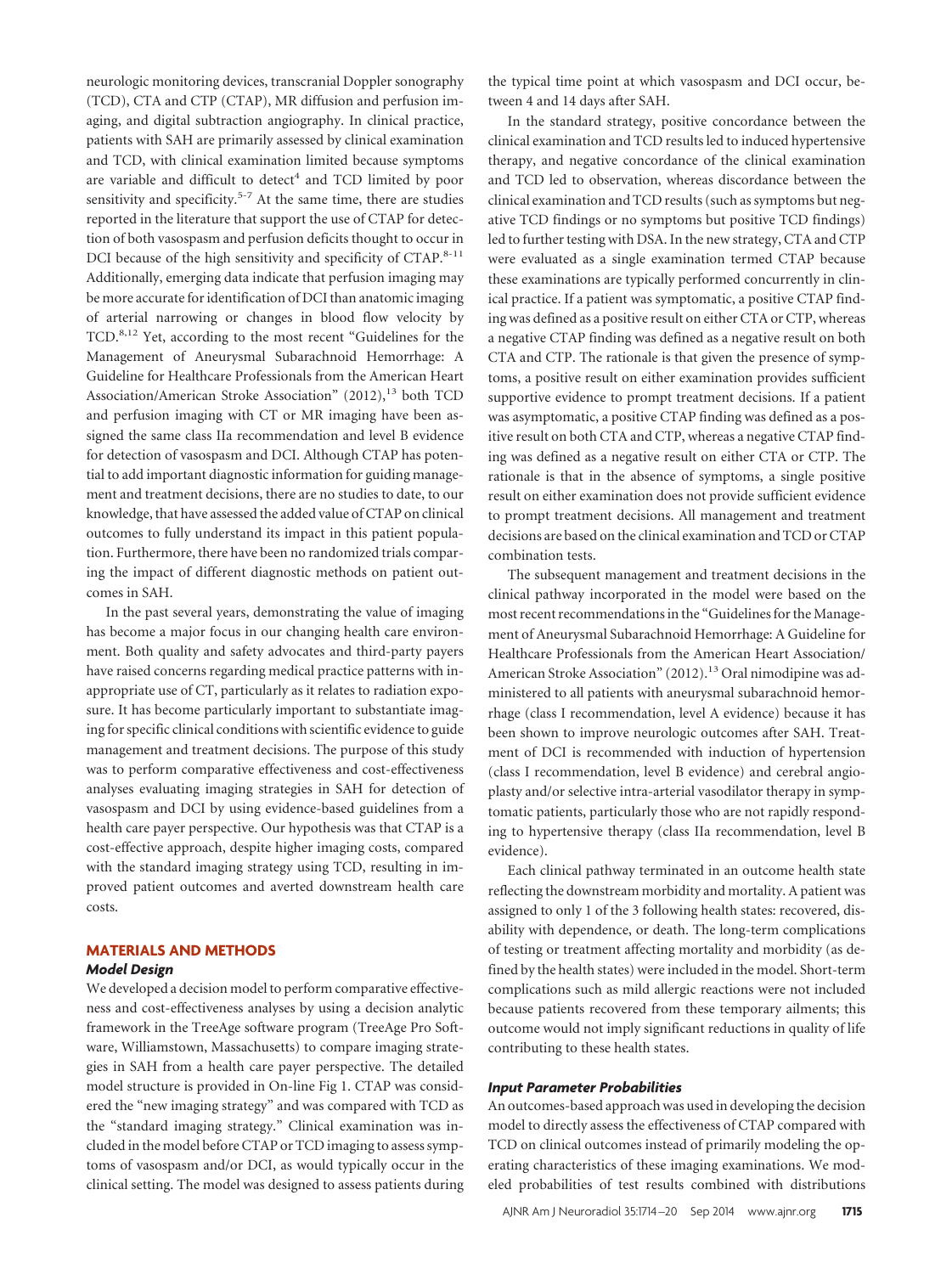across clinical outcomes, both determined conditional on the clinical examination and imaging results. The probabilities assigned for the occurrence of symptoms and test results of CTAP, TCD, and DSA were directly derived from an SAH cohort enrolled in a diagnostic accuracy study.10 In this cohort, patients had both CTAP and TCD performed, which allowed direct comparison of these imaging strategies in the same patients. According to the study protocol, CTAP was performed at days 6 –8 in asymptomatic patients and the same day that symptoms occurred in symptomatic patients with clinical deterioration. Day 7 was the median day CTAP was performed, at which time 45% (44/97) of patients had developed evidence of clinical deterioration.<sup>10</sup> Clinical deterioration may manifest by alterations in consciousness, worsening on the Glasgow Coma Scale, or new neurologic deficits. For patients with limited clinical examinations, particularly patients who are comatose or mechanically ventilated, continuous monitoring of laboratory data and neurologic and systemic parameters was used. The details of the CTP scanning protocol and postprocessing methods are provided in the On-line Appendix. TCD was performed daily at the patient's bedside with comparisons between TCD examinations to evaluate changes in blood flow velocity measurements.

Clinical outcomes of functional disability were also assessed in the same SAH cohort<sup>10</sup> and obtained from medical record review by a neurologist blinded to the hospitalization course and imaging data. Outcomes were based on the modified Rankin Scale and were categorized into 3 main health states as recovered (mRS 0 –2), disability with dependence (mRS 3–5), and death (mRS 6). A multinomial prediction model, incorporating conditional dependence of serial imaging with CTAP and DSA or TCD and DSA, was developed and fitted to determine the predictive probabilities for each outcome based on the test results and on being symptomatic or asymptomatic. The 95% simultaneous confidence intervals for predictive probabilities were computed by using an asymptotic multivariate normal theory and were based on  $\chi^2$  tests.<sup>14</sup> Statistical analysis was performed with "R: A Language and Environment for Statistical Computing" (Version 2.13.0; [http://www.r-project.org/\)](http://www.r-project.org/).15

Literature sources were used to determine the probabilities of long-term complications from testing (CTAP and DSA) and/or treatment with induced hypertension and intra-arterial (IA) therapy. On-line Table 1 demonstrates these input probabilities and their literature sources.

## *Assessment of Health Benefits and Costs*

Health benefits were measured in quality-adjusted life years (QALYs). For each health state, we assigned a QALY score ranging between 0 and 1.0. Lifetime QALYs were calculated by multiplying the sum of the number of years spent in each health state by the utility associated with that state. The life expectancies were estimated from the literature as 28 years for "recovered"<sup>16,17</sup> and 10.8 years for "disability."18,19 The utilities were calculated as a weighted average from a systematic review of utilities assigned according to mRS scores.<sup>20</sup> The utility of "recovered" (mRS  $0-2$ ) was 0.80, and it was 0.22 for "disability" (mRS 3–5). By convention, "death" (mRS 6) was assigned a value of zero for both life years and utility.

The economic costs included in the model were those associated with imaging from CTAP, TCD, and DSA; treatment with induced hypertension and IA-therapy; complications from imaging and treatment; and disability after SAH, including both shortand long-term care. The costs for the imaging and treatment were based on the 2012 Medicare reimbursement rates, including both technical and professional fees. The costs for long-term care for patients with stroke have been reported in the literature.<sup>21</sup> The estimated cost for recovered patients was calculated as the cumulative annual cost for the expected life years in this health state. The estimated cost for the disability patients was calculated as the first-year rehabilitation costs added to the cumulative annual cost for the remaining expected life years in this health state. By convention, death was assigned no additional cost.

Benefits and costs were discounted at a rate of 3% per year as recommended for cost-effectiveness analyses in the United States.<sup>22,23</sup>

#### *Model Validation*

Internal validity (sometimes referred to as model verification) examines the extent to which the model calculations produced expected outcomes based on the data that were used to derive the model inputs.<sup>24</sup> We assessed the internal validity of the model by comparing the predicted probabilities of the health states (recovered, disability, and death) for each imaging strategy in the decision model with the observed outcome data from the SAH cohort. The percentage difference for the model results compared with the observed outcomes was calculated as a measure of deviation for the probabilities of each health state for the standard and new imaging strategies separately.

External validity is performed in a similar fashion but uses outcome data that were not used to develop the model as benchmarks for the predictive performance of the model.<sup>24</sup> To evaluate external validity of the decision model, we compared the overall predicted probabilities of the health states for both imaging strategies from the decision model with the published outcome probabilities from the International Subarachnoid Aneurysm Trial  $(ISAT).<sup>1</sup>$  The percentage difference was also calculated as a measure of deviation for model results relative to published outcomes.

## *Cost-Effectiveness and Sensitivity Analyses*

We calculated the expected benefits and costs associated with each imaging strategy from the perspective of the health care payer. In the primary analysis for policy decision-making, the symptomatic and asymptomatic subgroups were combined in each imaging strategy, weighted by the frequency of symptoms. Additional subgroup analyses were performed to compare the symptomatic and asymptomatic groups separately. An imaging strategy that yielded the greatest quality-adjusted life years and lowest costs would be considered the imaging strategy of choice (dominant strategy).

Sensitivity analyses were performed to test the robustness of the results of the model, given the uncertainty in the input values for the parameters. One-way sensitivity analyses were performed for each parameter by altering the input values across the entire range of possible values  $(0-1)$  to identify the key drivers of the model results. In addition, 2-way sensitivity analyses were performed by simultaneously altering the input values for 2 param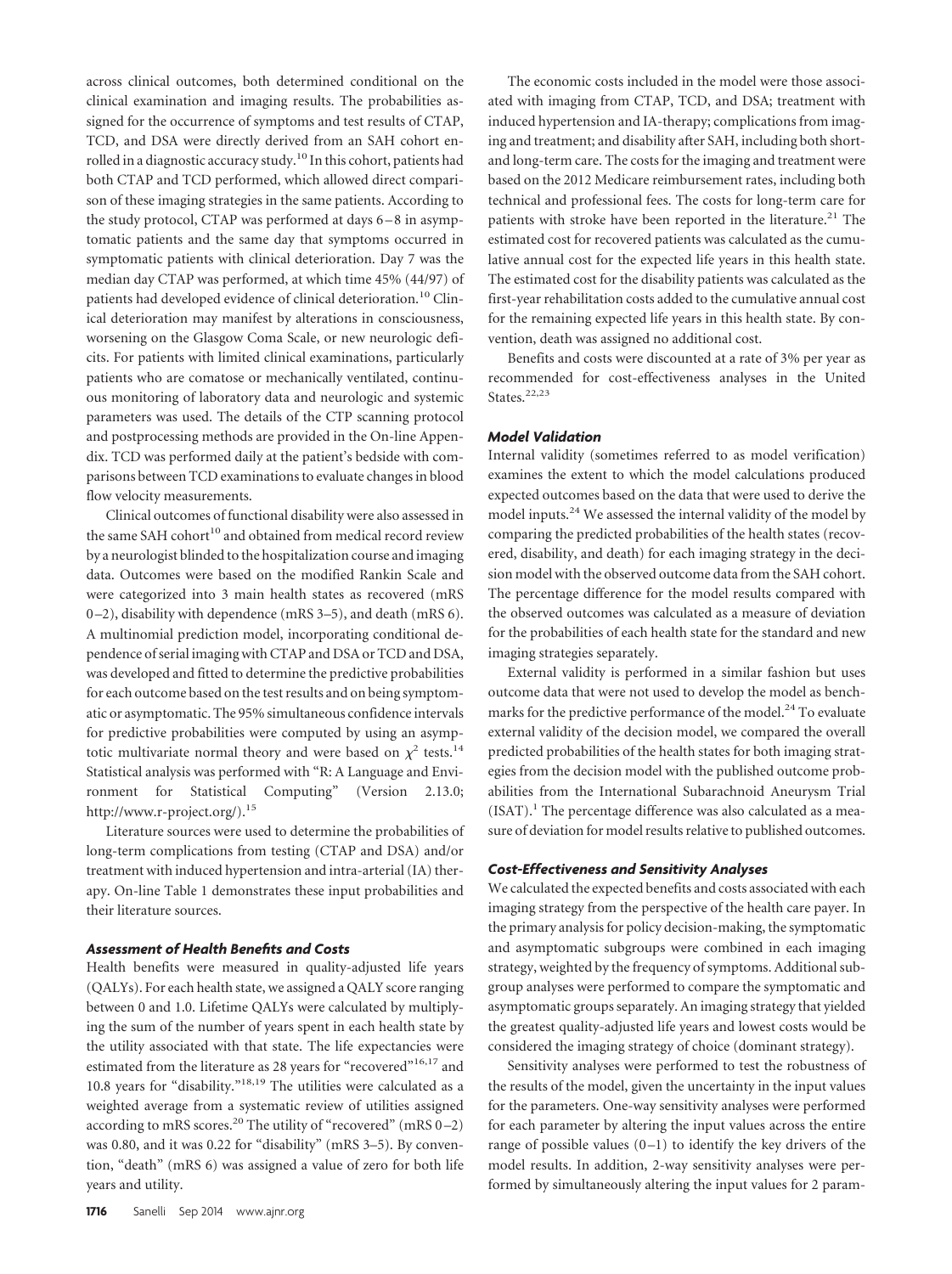eters together to assess their combined effects on the results of the model. A willingness-to-pay (WTP) threshold of \$100,000 per QALY was used in the 1-way and 2-way sensitivity analyses.

Probabilistic sensitivity analysis was performed to assess the uncertainty in the model results, incorporating the uncertainty of all parameter values together. Distributions for the key model parameters were derived by nonparametric bootstrapping of the SAH cohort,<sup>25</sup> focusing attention on the probability of symptoms and the probabilities of imaging (CTAP, TCD, and DSA) conditional on symptoms. Nonparametric bootstrapping was performed by resampling analytic datasets with replacement to evaluate the precision around point estimates without making assumptions regarding the distribution of these variables.<sup>26</sup> Parameters that were not directly derived from the cohort ( $n = 97$ ), such as all other probability inputs, costs, and utilities, were assigned distributions (such as  $\beta$ , uniform, and  $\gamma$ ) and varied on the basis of the SD estimates around the mean values.  $\beta$  distribution is a flexible one, which is bounded by 0 and 1, which makes it useful

**Health benefits (QALYs) and costs for the base case scenario and subgroup analyses in symptomatic and asymptomatic patients**

| <b>Imaging Strategy</b> | QALYs   | Cost         |
|-------------------------|---------|--------------|
| Base case scenario:     |         |              |
| <b>CTAP</b>             | 13.89   | \$147.097    |
| <b>TCD</b>              | 13.62   | \$154,719    |
| Difference (CTAP-TCD)   | $+0.27$ | $-57.622$    |
| Symptomatic subgroup:   |         |              |
| <b>CTAP</b>             | 13.75   | \$149.382    |
| <b>TCD</b>              | 13.74   | \$152,820    |
| Difference (CTAP-TCD)   | $+0.01$ | $-53.438$    |
| Asymptomatic subgroup:  |         |              |
| <b>CTAP</b>             | 13.99   | \$145.228    |
| <b>TCD</b>              | 13.51   | \$156,272    |
| Difference (CTAP-TCD)   | $+0.48$ | $-$ \$11.044 |





for varying probability inputs in probabilistic sensitivity analysis.26 Uniform distributions assume equal probability of possible random values between 0 and  $1.^{26}$   $\gamma$  distributions are rightward skewed with a lower bound at zero, which makes them useful for varying cost inputs in probabilistic sensitivity analysis.<sup>26</sup> On-line Table 1 demonstrates the input values and distributions used for all parameters in the model. Results of the probabilistic analysis (10,000 iterations) were used to generate a cost-effective scatterplot and cost-effectiveness acceptability curves to demonstrate the probability that the new strategy is cost-effective for varying cost per QALY thresholds.

## **RESULTS**

#### *Input Parameter Probabilities*

On-line Table 1 demonstrates the probabilities of positive and negative test results for CTAP, TCD, and DSA in symptomatic and asymptomatic patients calculated directly from the SAH cohort<sup>10</sup> and the predictive probabilities of the outcome health states derived from the multinomial prediction model, incorporating serial imaging and clinical data with conditional dependence.

### *Model Validation Results*

The internal validation revealed that the deviations in the overall probabilities of patients with good (recovered) and poor (disability and death) outcomes estimated from the decision model for the new strategy were 1.2% and 3.4%, respectively, relative to the observed data from the SAH cohort. Within the poor-outcomes group, deviations in the probabilities for disability and death were 0.9% and 13.7%, respectively. For the standard strategy, the deviations in the overall probabilities of patients with good and poor outcomes estimated from the decision model were 5.4% and 16.7%, respectively. Within the poor-outcomes group, deviations in the probabilities for disability and death were 20% and 3.8%,

respectively.

The external validation revealed that the deviations in the overall probabilities of patients with good and poor outcomes derived from the decision model were 1.4% and 3.0%, respectively, compared with the published outcomes data from the ISAT.<sup>1</sup> Within the poor-outcomes group, deviations in the probabilities for disability and death were 55.3% and 62.2%, respectively.

## *Base Case Analysis*

The Table demonstrates the health benefits (QALYs) and costs for the base case scenario and the subgroup analyses in the symptomatic and asymptomatic patients separately. CTAP resulted in a gain of health benefits with a cost savings in all analyses, thereby dominating the standard imaging strategy.

#### *Sensitivity Analysis*

Univariable (1-way) sensitivity analyses indicated that the study results were ro-

**Two-way Sensitivity Analysis**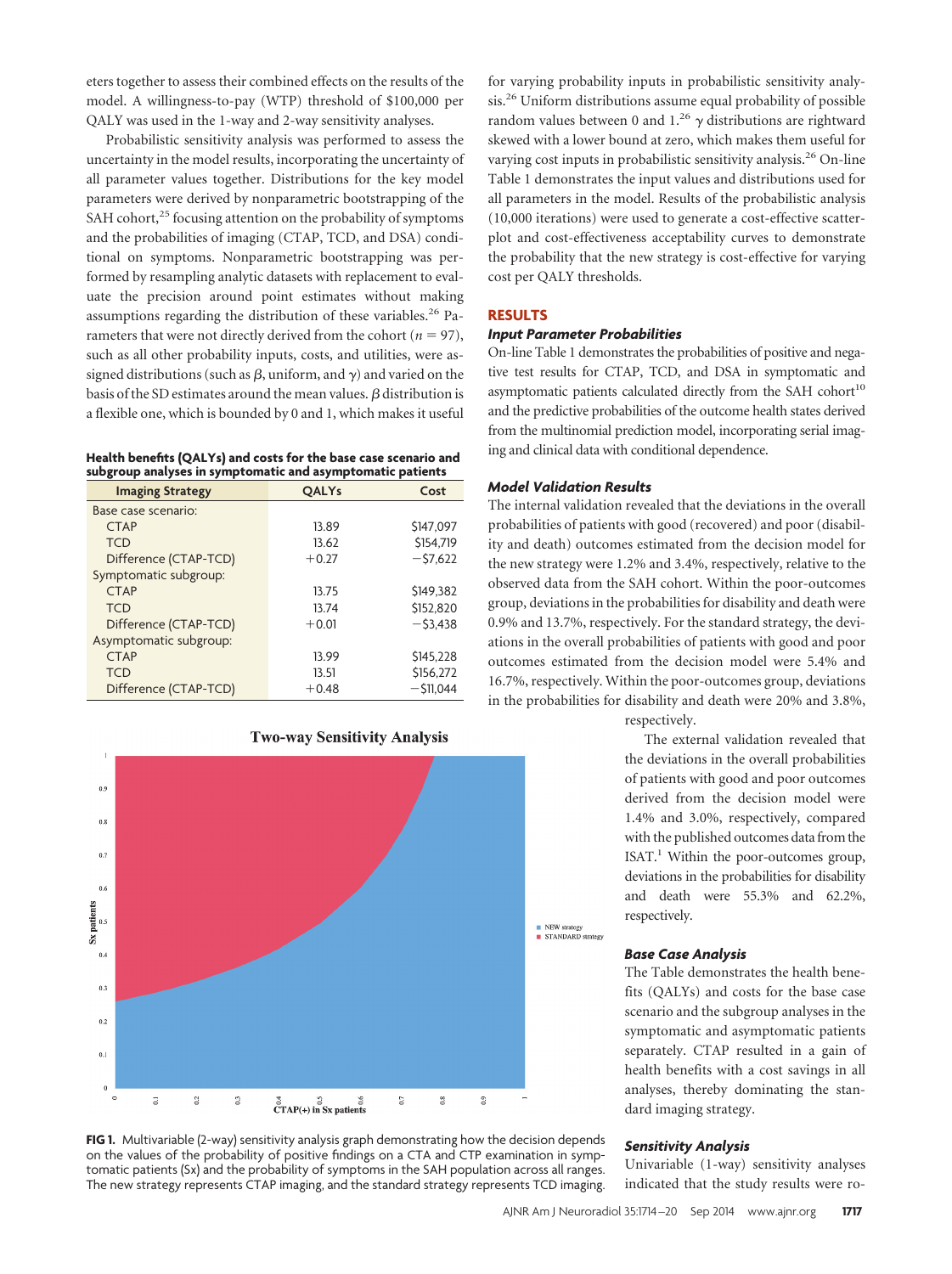

**FIG 2.** Probabilistic sensitivity analysis scatterplot (*A*) and cost-effectiveness acceptability curves (*B*) comparing the new strategy versus the standard strategy. The new strategy represents CTAP imaging and the standard strategy represents TCD imaging.

bust to plausible uncertainty in the parameter values. The CTAP strategy remained preferred (assuming a WTP of \$100,000 per QALY) for all parameters varied over the full range of possible input values, except for the following: 1) the probability of positive CTAP fell below 44.2% in symptomatic patients; 2) the probability of complications from induced hypertension rose above 20.5%; and 3) the probability of recovery with negative CTAP findings fell below 51.1% in symptomatic and 85.9% in asymptomatic patients. Multivariable (2-way) sensitivity analyses using the probability of positive CTAP findings in symptomatic patients and the probability of symptoms revealed that the CTAP strategy is dominant when the probability of positive CTAP findings in symptomatic patients is  $>75%$  (Fig 1).

\$50,000 to \$100,000 does not significantly change the model results. The cost-effective acceptability curves generated from the probabilistic sensitivity analysis are helpful in visualizing the effect that a change in WTP can have on these results (Fig 2). CTAP remains the preferred imaging strategy across the entire range of commonly used WTP thresholds in the United States.<sup>27</sup>

In this cost-effectiveness analysis, an outcomes-based approach was used to directly assess the effectiveness of CTAP compared with TCD on clinical outcomes. Most decision analyses for diagnostic tests model the underlying diagnostic truth in combination with the sensitivity and specificity of the test.<sup>27</sup> Here we modeled probabilities of test results combined with distributions across clinical outcomes, both determined conditional on the

The results of the probabilistic sensitivity analysis (10,000 iterations) were used to generate a cost-effectiveness scatterplot (Fig 2*A*) and cost-effectiveness acceptability curves (Fig 2*B*). The cost-effectiveness scatterplot shows that 96.8% of the iterations in the probabilistic sensitivity analysis lie in the right lower quadrant, representing higher effectiveness and lower costs. The cost-effectiveness acceptability curves show that the probability that the new strategy is cost-effective is consistently high for varying cost per QALY thresholds. At the WTP of \$50,000 and \$100,000 per QALY, the probabilities that the CTAP strategy is preferred are 98.5% and 98.0%, respectively.

#### **DISCUSSION**

Our study reveals that performing CTAP in patients with SAH improves clinical outcomes compared with TCD, with increased quality of life from less functional disability. Although CTAP is associated with higher upfront imaging and treatment costs, there are substantial cost savings associated with this imaging strategy due to overall decreased costs spent on long-term care for patients with functional disability. Our 1-way and probabilistic sensitivity analyses assessed a range of costs for CTAP, from \$0 to \$2000, and revealed that across these different thresholds, CTAP is still the preferred strategy compared with TCD. CTAP represents a dominant strategy because it provides both better health outcomes and lower costs in the overall patient population and in the symptomatic and asymptomatic subgroups separately. These results support the implementation of CTAP in all SAH, including both symptomatic and asymptomatic patients. Furthermore, our study demonstrates that changing the WTP threshold from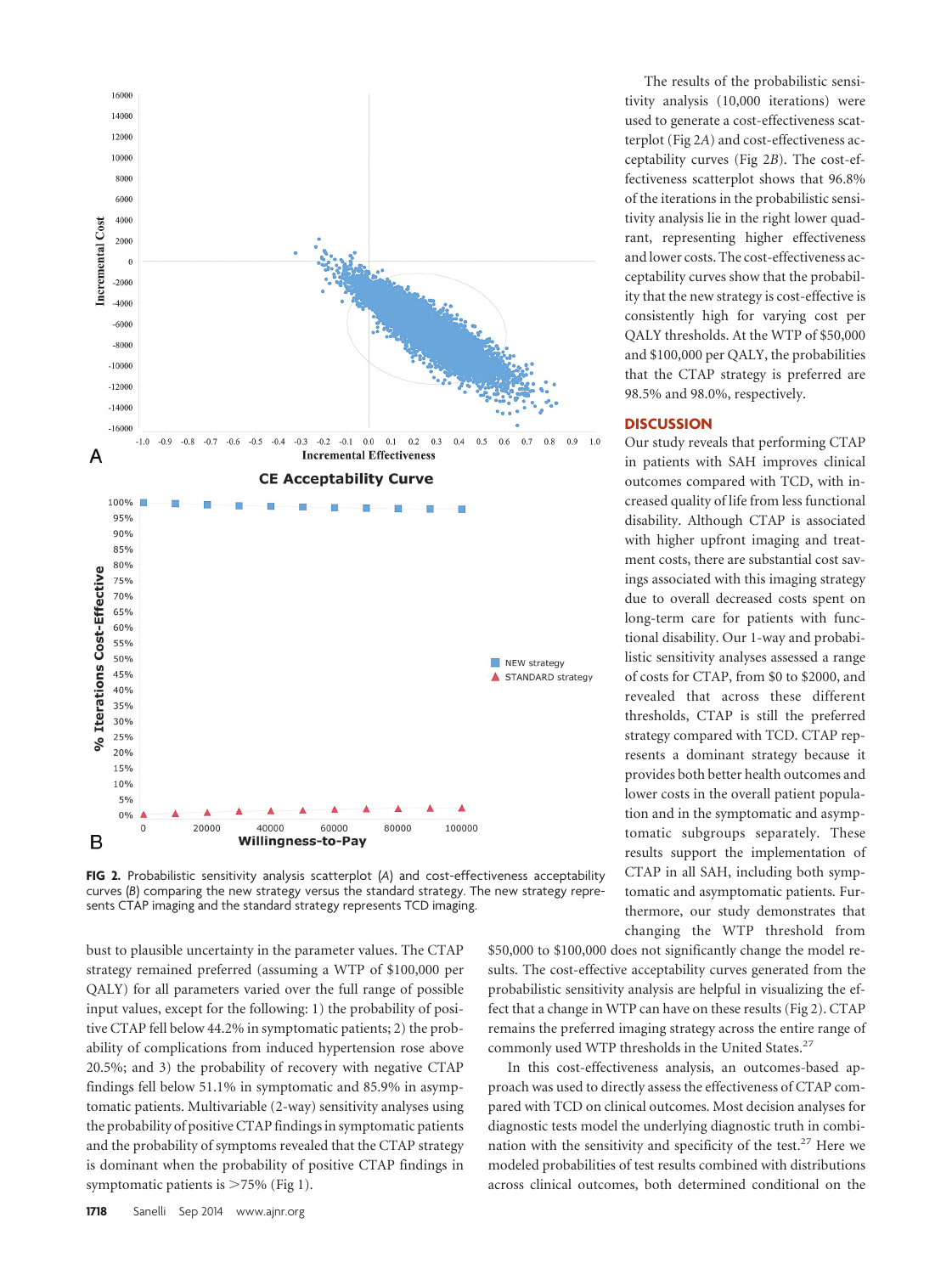clinical examination and previous test results. We chose this alternative approach because of controversy about the appropriate reference standard test for DCI and lack of diagnostic performance data of these tests. Because all conditional probabilities of test results and distributions across clinical outcomes were derived from one and the same well-documented cohort of patients with SAH,<sup>10</sup> this alternative modeling approach ensures internal consistency of the model. We are confident that the model structure accurately reflects SAH disease pathways because the model results matched the health states (good and poor outcomes) compared with the SAH cohort and ISAT populations in our internal and external model validation analyses. Additionally, the sensitivity analyses demonstrated that the model results were robust to variations in the input values for all parameters.

There are several limitations of our study. First, we modeled health outcomes conditional on diagnostic tests performed in a single cohort, calling into question the generalizability of the model. This approach had the advantage of direct comparison of CTAP and TCD in the same patients, and ensured internal consistency of the data. Even though the external validation of the model revealed that the proportion of patients with good (recovered) and poor (disability and death) outcomes were similar to those in the ISAT, $<sup>1</sup>$  greater variation was seen within the poor-</sup> outcomes group. The ISAT reported higher mortality compared with the decision model; this would be expected because the older data presented in the ISAT (1994 –2002) do not adequately reflect the currently improved mortality rates due to more aggressive management of complications related to SAH such as hydrocephalus, vasospasm, and DCI.<sup>13</sup> Additionally, the ISAT reported a 5-year mortality rate rather than the mortality rate within the hospitalization period that we report, which likely also contributed to its higher mortality compared with the decision model because some of our patients may experience delayed mortality due to stroke complications. Furthermore, deviation in the internal validation results was also seen in the poor-outcomes group with the model predicting higher disability and death compared with the SAH cohort. This deviation in the results may be partly attributed to the real-world variation in clinical decision making observed in the SAH cohort compared with the decision model, in which standardized management and treatment decisions were based strictly on the clinical examination and imaging results. Second, the potential long-term effects from low-level radiation exposure used in medical imaging, such as cancer induction, were not included in the model because cancer risks at low doses are very uncertain in the adult population and depend on limited data extrapolating risks from atomic bomb survivors who were exposed to high doses.<sup>28</sup> Currently, there are no data available on the lifetime cancer risk from CTAP imaging according to patient age at exposure, sex, and reduced life expectancy from underlying disease, particularly aneurysmal subarachnoid hemorrhage, delayed cerebral ischemia, and/or vasospasm. Because our model was designed to specifically assess patients during the typical time point of DCI and vasospasm between days 4 and 14 after SAH, we only included the morbidity and mortality during the hospitalization period and at discharge. Last, the possible added benefits of performing serial TCD examinations at the bedside to improve detection of vasospasm by monitoring temporal changes in

blood-velocity measurements and avoiding intrahospital transportation were not included in the decision analysis because of the lack of estimates in the literature to accurately incorporate them in the model.

#### **CONCLUSIONS**

In summary, our results have important implications in clinical practice in managing patients with SAH. Our model suggests that CTAP is the preferred initial imaging strategy compared with TCD because it results in both improved clinical outcomes and lower health care costs. Furthermore, the results of this study provide supportive evidence for the widespread implementation of CTAP in both symptomatic and asymptomatic patients. In the current economic environment aimed at improving health care quality and reducing costs, imaging patients with SAH with CTAP should achieve both aims.

Disclosures: Pina C. Sanelli—*RELATED*: *Grant*: National Institute of Neurological Disorders and Stroke.\* Ajay Gupta—*UNRELATED*: *Grants/Grants Pending*: Association of University Radiologists/General Electric Radiology Research Academic Fellowship Award.\* Alvin I. Mushlin—*UNRELATED*: *Travel/Accommodations/Meeting Expenses Unrelated to Activities Listed*: Association of University Radiologists/General Electric Radiology Research Academic Fellowship board meeting. *\**Money paid to the institution.

#### **REFERENCES**

- 1. Molyneux AJ, Kerr RS, Birks J, et al. **Risk of recurrent subarachnoid haemorrhage, death, or dependence and standardised mortality ratios after clipping or coiling of an intracranial aneurysm in the International Subarachnoid Aneurysm Trial (ISAT): long-term follow-up.** *Lancet Neurol* 2009;8:427–33
- 2. Springer MV, Schmidt JM, Wartenberg KE, et al. **Predictors of global cognitive impairment 1 year after subarachnoid hemorrhage.** *Neurosurgery* 2009;65:1043–50
- 3. Roos YB, Dijkgraaf MG, Albrecht KW, et al. **Direct costs of modern treatment of aneurysmal subarachnoid hemorrhage in the first year after diagnosis.** *Stroke* 2002;33:1595–99
- 4. Schmidt JM, Wartenberg KE, Fernandez A, et al. **Frequency and clinical impact of asymptomatic cerebral infarction due to vasospasm after subarachnoid hemorrhage.** *J Neurosurg* 2008;109:1052–59
- 5. Carrera E, Schmidt JM, Oddo M, et al. **Transcranial Doppler for predicting delayed cerebral ischemia after subarachnoid hemorrhage.** *Neurosurgery* 2009;65:316 –23
- 6. Lysakowski C, Walder B, Costanza MC, et al. **Transcranial Doppler versus angiography in patients with vasospasm due to a ruptured cerebral aneurysm: a systematic review.** *Stroke* 2001;32:2292–98
- 7. Naval NS, Thomas CE, Urrutia VC. **Relative changes in flow velocities in vasospasm after subarachnoid hemorrhage: a transcranial Doppler study.** *Neurocrit Care* 2005;2:133–40
- 8. Dankbaar JW, de Rooij NK, Velthuis BK, et al. **Diagnosing delayed** cerebral ischemia with different CT modalities in patients with sub**arachnoid hemorrhage with clinical deterioration.** *Stroke* 2009; 40:3493–98
- 9. Aralasmak A, Akyuz M, Ozkaynak C, et al. **CT angiography and perfusion imaging in patients with subarachnoid hemorrhage: correlation of vasospasm to perfusion abnormality.** *Neuroradiology* 2009;51:85–93
- 10. Sanelli PC, Ugorec I, Johnson CE, et al. **Using quantitative CT perfusion for evaluation of delayed cerebral ischemia following aneurysmal subarachnoid hemorrhage.** *AJNR Am J Neuroradiol* 2011;32:2047–53
- 11. Wintermark M, Ko NU, Smith WS, et al. **Vasospasm after subarachnoid hemorrhage: utility of perfusion CT and CT angiography on diagnosis and management.** *AJNR Am J Neuroradiol* 2006;27:26 –34
- 12. van der Schaaf I, Wermer MJ, van der Graaf Y, et al. **CT after sub-**